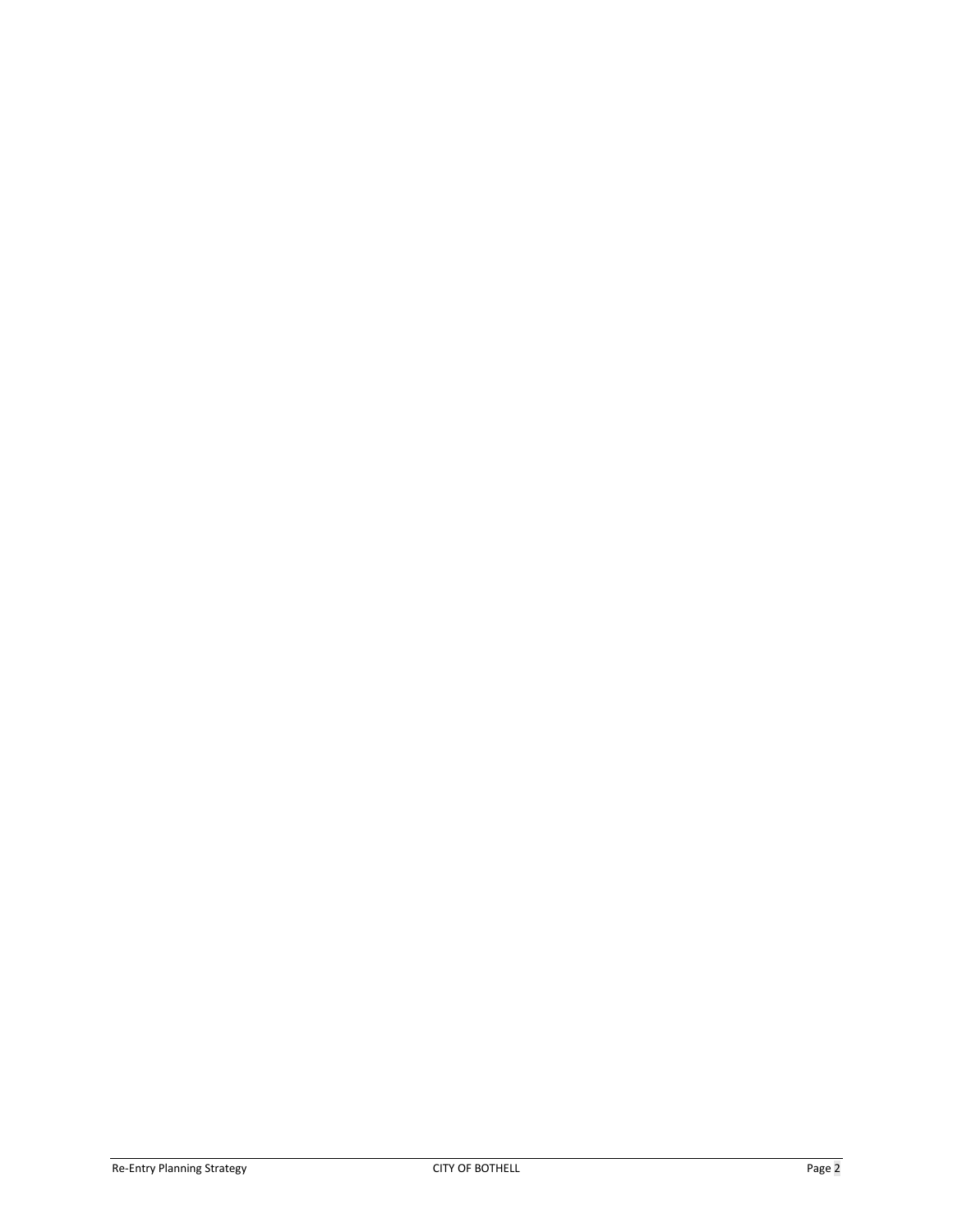# **EXECUTIVE SUMMARY**

Over the next several weeks and months, as areas stabilize from the COVID pandemic, local government agencies will begin to bring workers back into the physical workplace.

The migration of a remote workforce back to in-person work may look different for every jurisdiction, facility and/or department. The mix of returning employees will vary, and in some cases, a segment of the workforce may continue to work remotely. One thing is clear, however - the management of the process is without precedent.

Due to the challenges of "phase" planning, the City has implemented a re-entry strategy that looks at reentry on a strategic level in order to safely bring staff back to in-person work with departmental directors managing how their staff return considering extenuating circumstances (i.e. school/child care issues, high risk health concerns, etc.) and work load capacity.

The health and safety of the people who use the facility is a shared responsibility. By defining individual responsibilities and capabilities, the City can work towards collectively improving the physical environment for the benefit of all users.

This plan is being developed following the guidance indicated in the respective sections of the plan. As guidelines change, the Plan will continue to evolve and will be updated as appropriate. Updates will be listed in the Record of Changes section.

It is recommended that this plan undergo a thorough review in late November or early December to keep it accurate and address any unknown issues.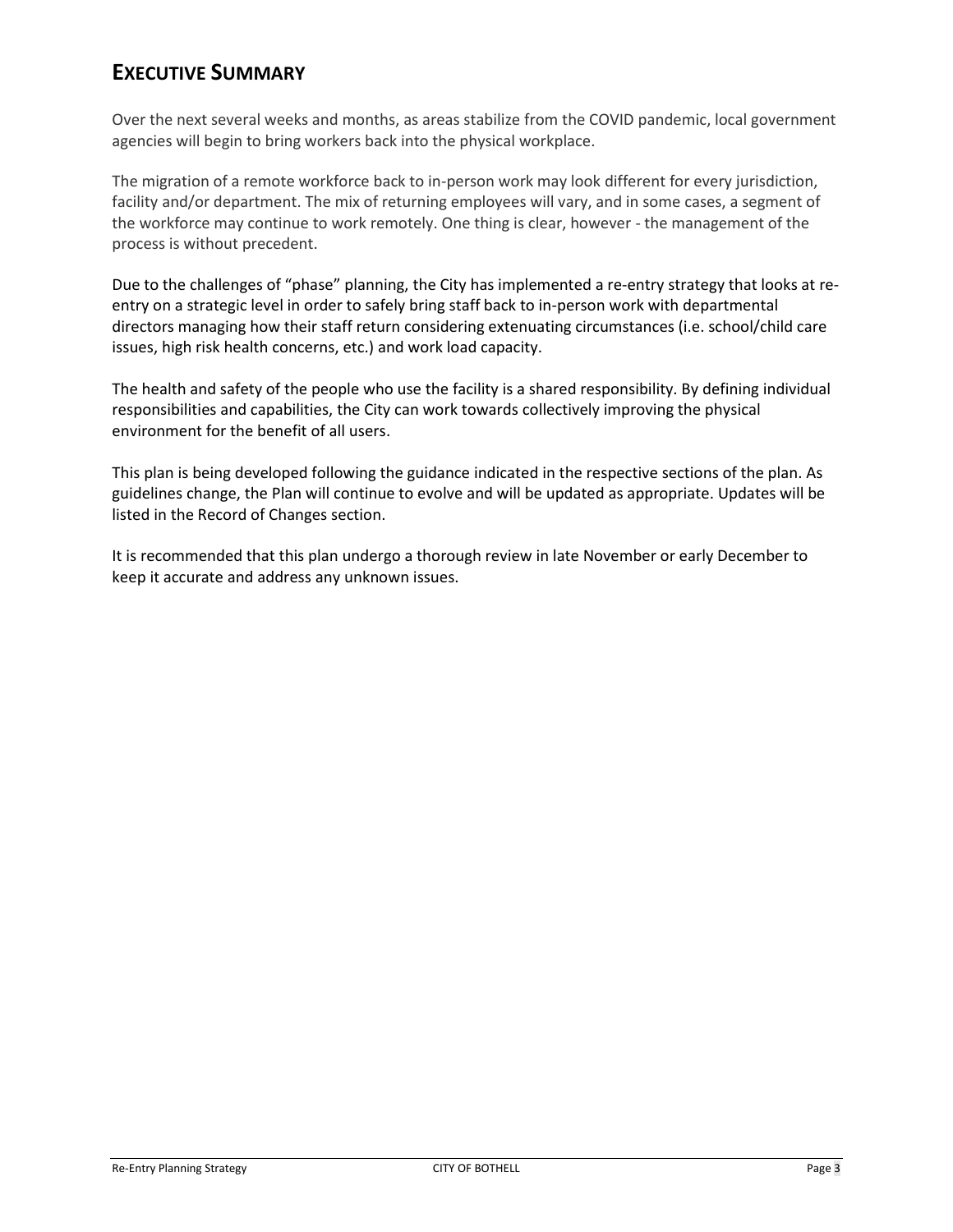# **Record of Changes**

| Date | <b>Section</b> | Pages | <b>Description of Change</b> | Author(s) |
|------|----------------|-------|------------------------------|-----------|
|      |                |       |                              |           |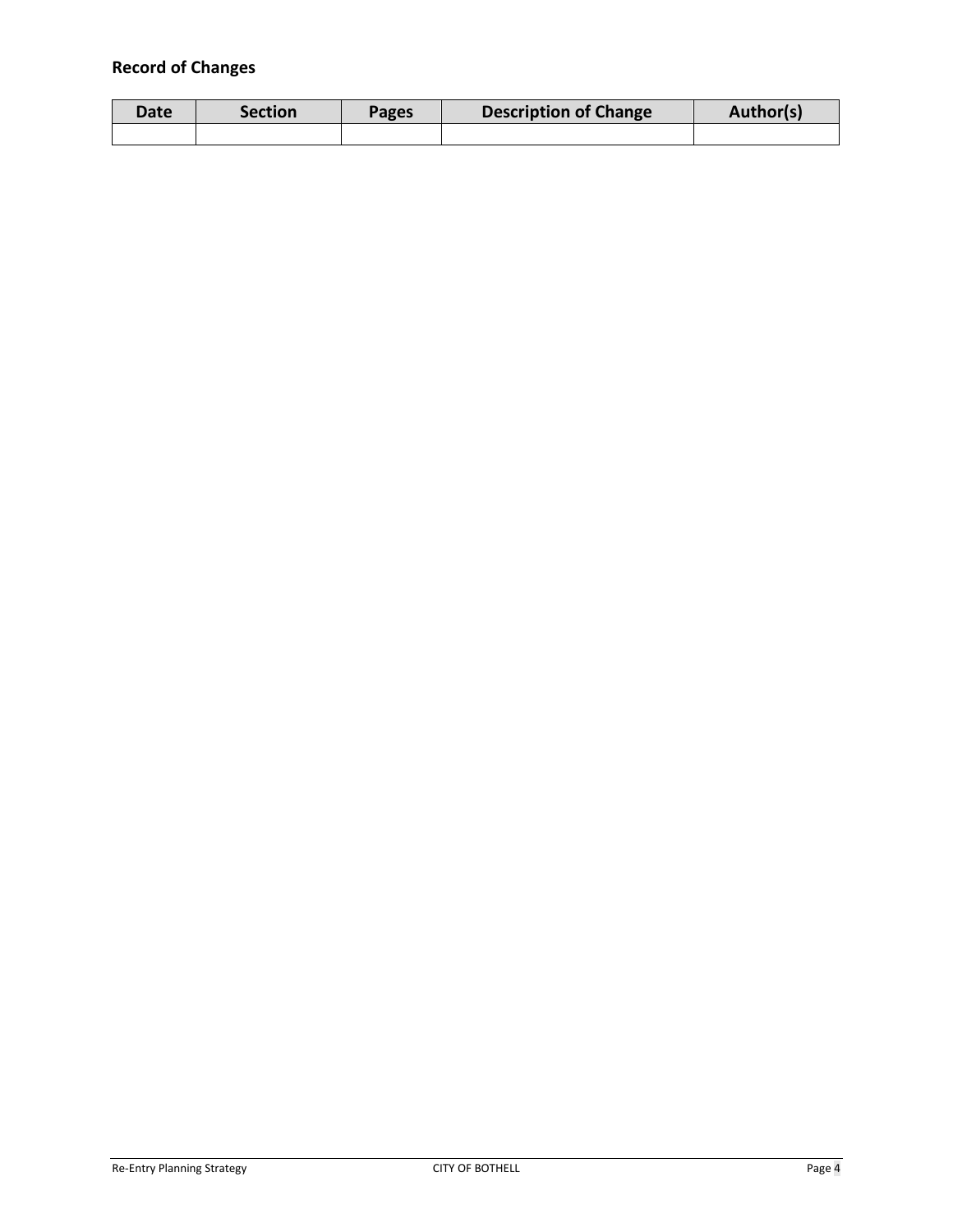# **PREPARING FOR DAY ONE**

## **FACILITIES PREPARATION**

While many staff have been working remotely for several months, it is important to note that no buildings have been shut down for any period of time. Facilities Staff have been and are continuing to provide enhanced services while closely monitoring and following recommended CDC guidance.

## **Facility Infrastructure Readiness**

Facilities Staff have continued to conduct regular maintenance at the same or higher levels to ensure a healthy and safe environment. These procedures and checks have been documented and are included in the Lucity system.

The HVAC systems in all buildings follow CDC guidance including:

- Flushing all buildings with fresh air daily.
- Retrofitting the HVAC system in City Hall and Police has been to include a double filtration system with a large and small filter that is changed on a quarterly basis.

## **Cleaning, Disinfecting, and Supplies**

As mentioned above, Facilities Staff have been and are continuing to provide enhanced services while closely monitoring and following recommended CDC guidance.

Respective Facility Checklists, Central Trash Bin Locations, and Reduced Trash Pickup Protocols are located in the Appendix.

Below is a general summary of enhanced measures that are being taken in every building:

- Enhanced cleaning of common area touch points (door handles, light fixtures, hand rails, etc.)
- Providing disinfectant spray for use within each department
- Providing multiple hand sanitizing stations
- Enhanced daily custodial checks to ensure full and functional disinfectant spray
- Enhanced daily kitchen cleanings (staff are expected to clean up their areas and any dishes after their use)

Any exceptions to the above requirements will be noted and included in the appendix to this plan. Special facility cleaning procedures for exposures is outlined in Fire's Electrostatic Gun Practices.

In addition, Facilities Staff have also:

- Ensured that safe use instructions and safety data information is available for all chemicals and spray disinfectants provided.
- Provided Custodial staff with refresher training on general cleaning and site-specific protocols to include that any recommended changes to products or procedures are discussed, noted and additional training is provided (when applicable) at regular staff meetings.

### **Facility Pre-Checks and Preparation**

While no facilities have been shut down for any period of time, Facilities Staff and the Safety Committee continue to ensure the safety of each facility. Some of these checks include:

- Fire extinguisher checks are performed annually (by Code) and monthly by Safety Committee staff.
- Evacuation bags are checked monthly by each floor's Evacuation Leaders.
- Defibrillators and Bleed Control Kits are checked quarterly by Safety Committee members.
- First aid eye wash stations are checked quarterly by Safety Committee members.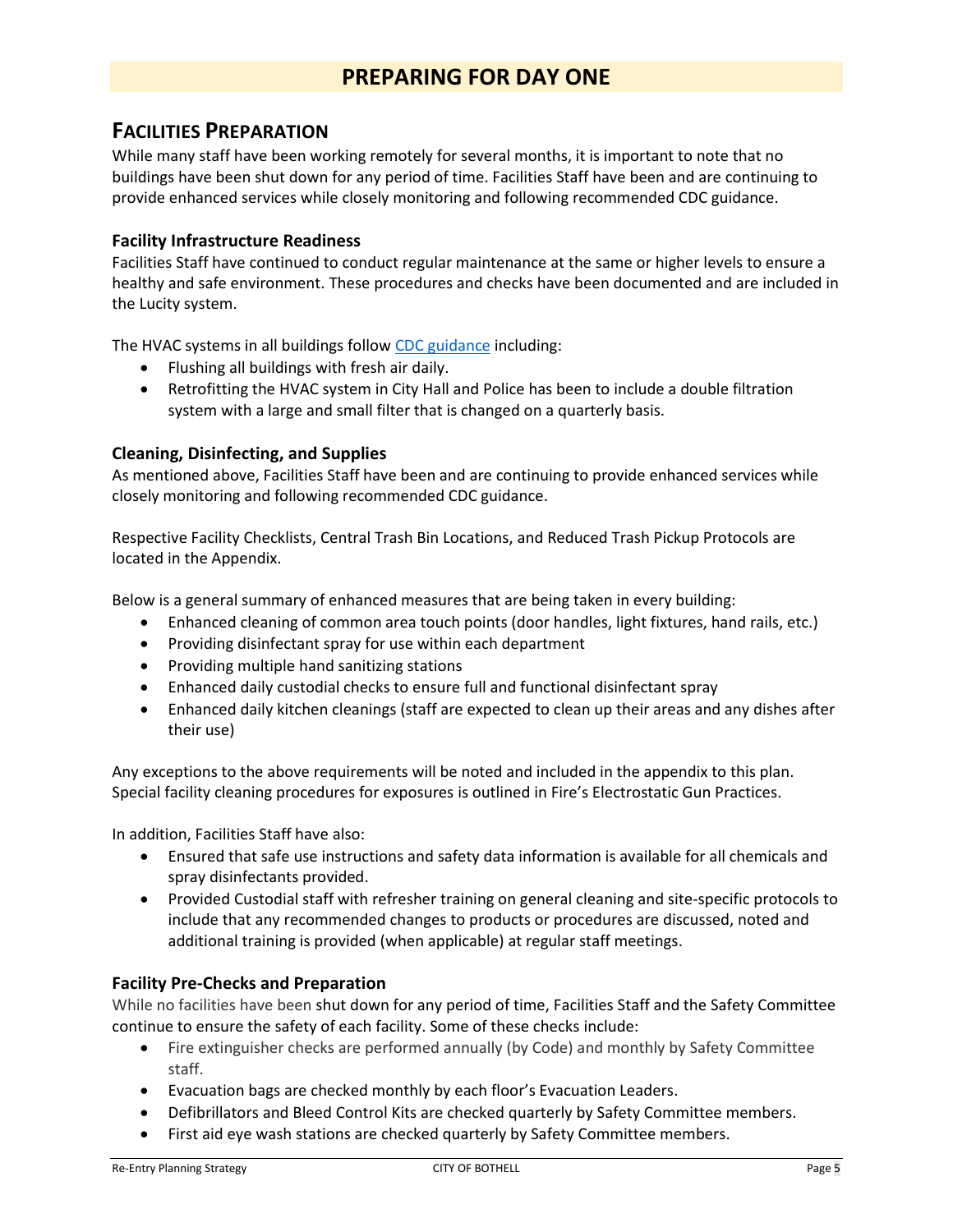- All bathrooms have been open and fully functional since November and any maintenance issues should be routed by a Facilities Request.
- Facilities Staff have ensured adequate stock of hand sanitizer, disinfectant wipes, and other such products.
- Signage has been placed in workspace and common areas promoting worker safety through emphasizing basic infection prevention measures.

## **Outdoor Facilities and Features**

Part of the building perimeter involves outdoor congregation areas and features, like water features. All outdoor areas should be treated as a public space as it is not feasible to monitor and clean these areas on a regular basis.

## **Frequently Touched Surfaces**

Frequently touched surfaces are reservoirs for viral pathogens. As noted above, Facilities Staff have enacted enhanced cleaning protocols as referenced in the respective Facility Checklist, located in the Appendix.

Staff should also be reminded that by reducing the frequency of physical contact with items in the workplace that are also touched by others, individuals can reduce their exposure to communicable diseases. Solutions may be temporary or permanent.

Currently custodial staff are cleaning common touch points once a day and will follow CDC guidance.

## **WORKSPACE MANAGEMENT**

Space planning solutions can be used to reduce transmission of contagious diseases among staff at work through physical distancing. Solutions may differ by facility and depending on how many people are expected to return to in-person work versus continuing to work from home.

### **SHARED SPACES**

Within each building there are many shared, public spaces. Proper distancing, personal hygiene and cleaning protocols should be encouraged and followed. Staff are required to follow the current [mask](https://www.bothellwa.gov/DocumentCenter/View/13619/UPDATED-COVID-19-Mask-and-Facial-Covering-Temp-Policy-and-Procedure_07-26-2021)  [policy.](https://www.bothellwa.gov/DocumentCenter/View/13619/UPDATED-COVID-19-Mask-and-Facial-Covering-Temp-Policy-and-Procedure_07-26-2021)

### **Lobby and Reception Areas**

Consider guidelines and recommendations to control building ingress and egress, and measures that promote ongoing safety and precautionary measures at those points. This might include:

### **City Hall:**

- Permanent installation of a phone in vestibule.
- The west facing doors to lobby are to remain closed for public entrance and available only to staff with key cards.
- Staff are encouraged to use the north door or parking garage for egress.
- Safety shields have been installed in the following areas:
	- o Reception
	- o Permit Counter
- Hand sanitizer is located at all entrances.
- Touchless temperature screening stations are located on each floor near the elevator.
- Furniture in the lobby/reception area has been rearranged to encourage physical distancing.
- Plexiglass shields have been installed between guests and reception personnel.
- Face coverings will be available to provide to building guests, if they do not have their own. Community Development will be responsible for ordering adequate supplies.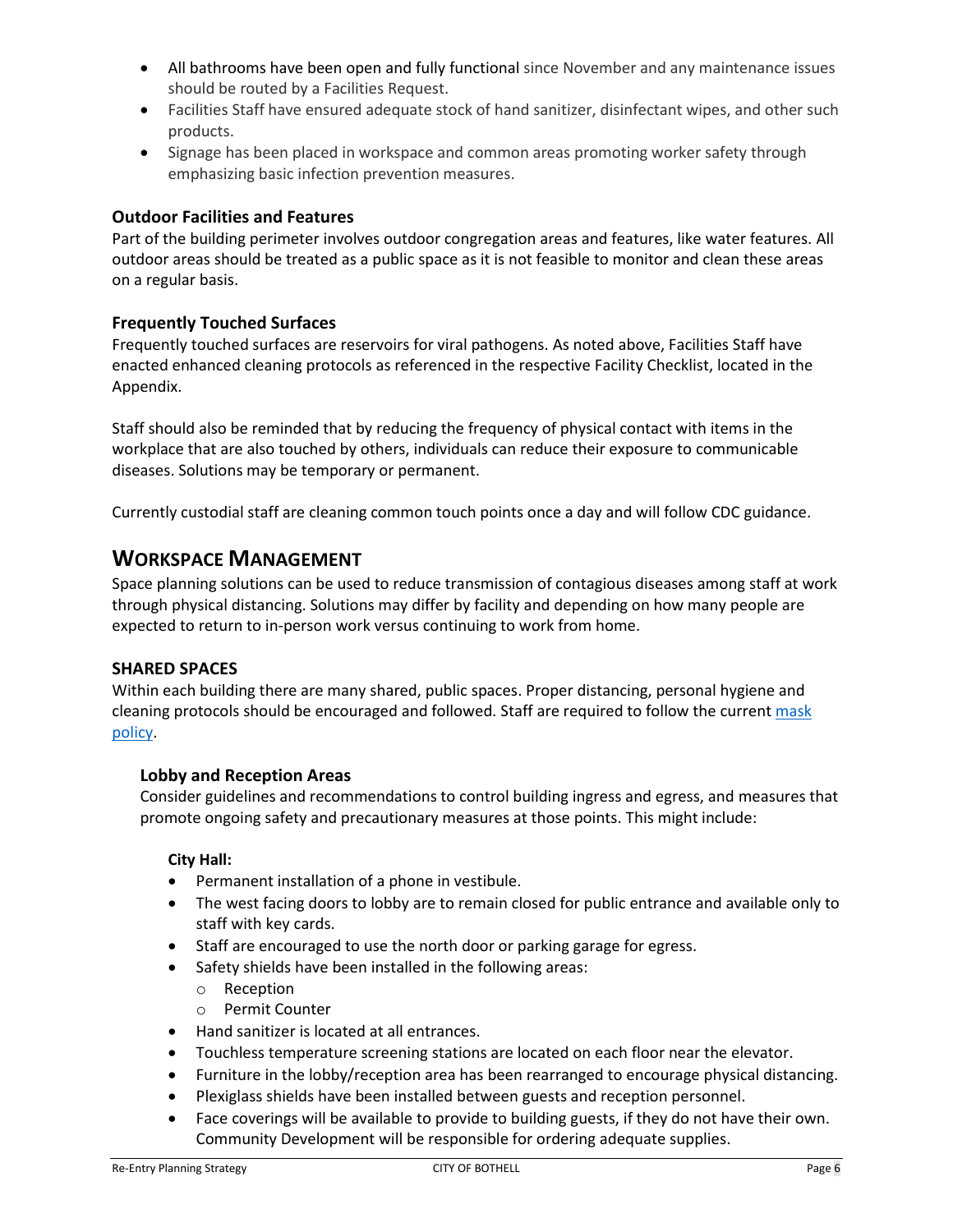- Signage has been installed at multiple, relevant locations throughout the building.
- Multiple trash receptacles are available for used/discarded PPE.

## **Municipal Court:**

- Courthouse is closed to the public 12:30-4:30 (assistance is accessible via phone/email during this time). Effective September  $7<sup>th</sup>$ , courthouse will be open 8:00-12:30 and 1:30-4:30.
- Security trays have been replaced with recyclable/disposable paper trays.
- Per judicial order, all persons entering the building shall wear face covering while visiting the facility. Masks are available for individuals who enter the building without one.
- Furniture in lobby has been rearranged to encourage proper physical distancing.
- During in-person court, doors to the courtroom are propped open to avoid touching the door handles.
- Hand sanitizer provided upon entry to courtroom.
- Prosecutors sit in the jury box behind plexiglass shields.
- Defendants sit at counsel table.
- Defense attorneys sit at opposite side of counsel table.
- Courtroom clerk sits behind a plexiglass shield and floor markings have been placed to encourage distancing at lower bench.
- Floor stickers have been placed in key areas to encourage physical distancing.
- In-person court has been reduced to one time per month (for individuals who cannot accommodate virtual attendance). Effective September  $1<sup>st</sup>$ , Wednesday mornings will be reserved for additional in-person calendars. All other court hearings occur on virtual platform, except for empaneled juries.
- Probation appointments are conducted via phone.
- In-house classes are conducted via virtual platform.

#### **Police:**

- The lobby is currently locked but available should a customer request police contact, which is done on a case-by-case basis. The lobby is expected to open to the public on August  $2^{nd}$ .
- Phone located in the vestibule for customers to contact our dispatch center.
- The community room is currently closed to the general public due to cleaning protocols.
- Signage posted at the front door that states masks are required for entry.
- The Records Unit has a ballistic glass wall that separates employees from the main lobby.
- Hand sanitizer is placed throughout the department and assigned vehicles.
- The department has employee temperature check stations on the first and second floor, near the main staircase. These stations also have disinfecting supplies available for hands and cleaning equipment.
- Multiple trash cans are available throughout the department for discarded facemasks.
- Fingerprinting will be done by appointment only and require the customer to wear appropriate face covering. Records staff will also be required to wear PPE (mask/gloves) when fingerprinting subjects. NOTE: The fingerprint room will be decontaminated between uses by records staff.

### **Bothell Operations Center:**

Bothell Operations Center is a secured building and is typically closed to the public with appointments only. Standard safety procedures still apply.

### **Fire Stations:**

Due to the rebuild of Station 42 and the lack of proper distancing in the other stations, it is anticipated that the fire stations will be closed to public interaction for the duration of 2021.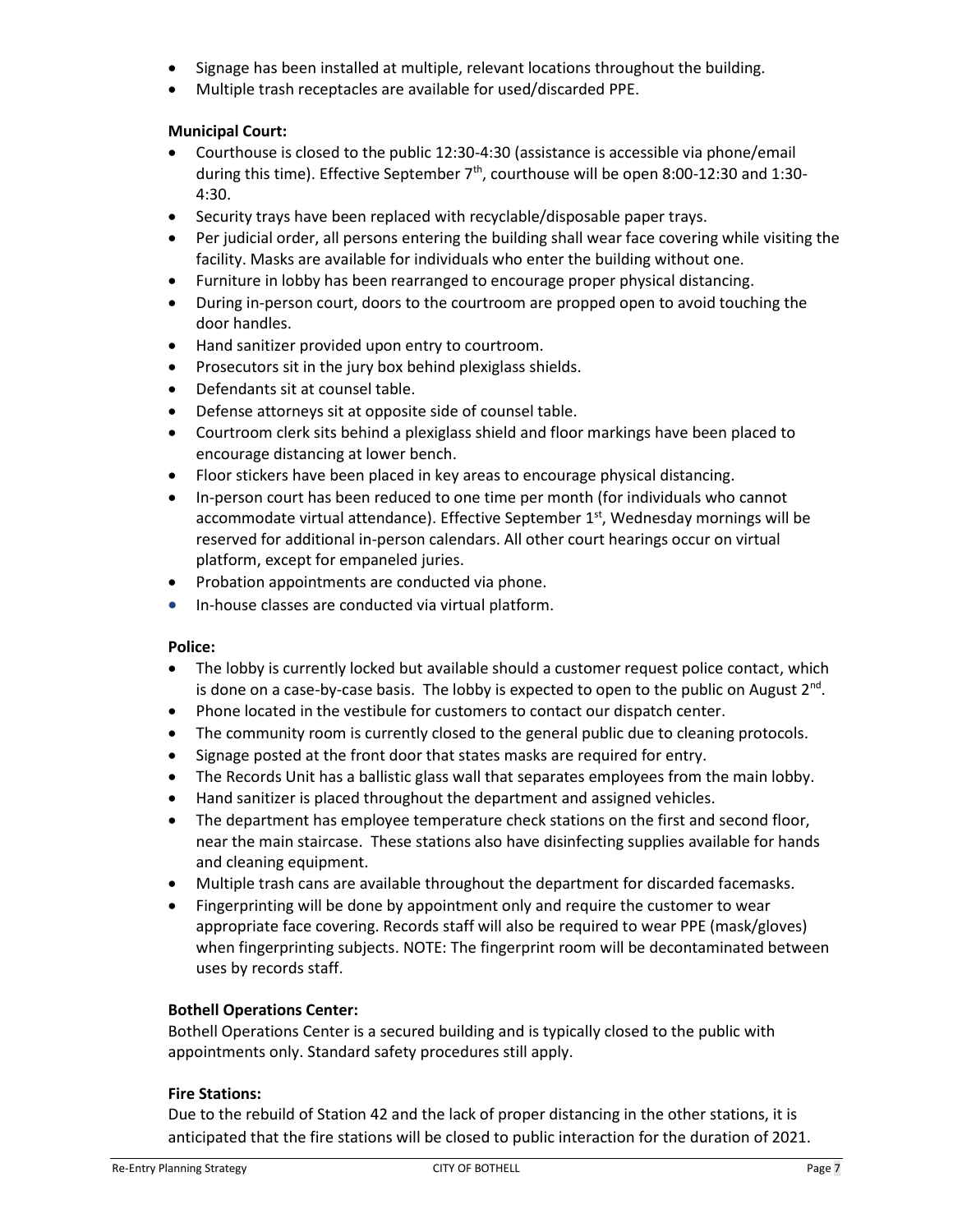## **Elevators and Stairs**

Physical distancing is encouraged in confined areas such as elevators. Stairs pose fewer challenges as the foyers allow for safe passing distances.

### **Shipping and Receiving Areas**

Standard routing instructions for deliveries and mail are in place and adequately meet CDC guidelines. Staff have been instructed on proper mail and parcel handling protocols and are to wear appropriate PPE.

### **Meeting/Conference Rooms** All rooms should be by reservation only.

• Host will clean space after meeting (quick wipe down of tables, door handle(s) and any equipment used like phones, tv remotes, white boards and markers, etc.).

#### **Lunch Rooms**

#### **City Hall:**

- Encourage the use of outdoor spaces.
- There will be no staff use of the Council kitchen other than for designated council meetings.

#### **Bothell Operations Center:**

- Encourage the use of alternate lunch spaces like outdoor spaces and shop mezzanines.
- Staff are also encouraged to eat lunch in the field/vehicle.

#### **Police**

- Encourage the use of alternate lunch spaces throughout the PD.
- Staff is also encouraged to eat lunch in the field/vehicle.

#### **Court**

- Encourage the use of alternate lunch spaces.
- Continue with staggered lunch times.

#### **Fire**

• All fire stations are following King County Fire COVID-19 Best Practices

#### **Workout Spaces**

- Employees shall use facility provided hand sanitizer upon entering.
- Equipment must be sanitized after use. Sanitization spray is located throughout the workout room.
- Open windows when possible and utilize the fan to improve ventilation. Close windows when leaving the workout room.
- Unvaccinated individuals will need to wear a mask if other employees are in the workout room.

#### **Locker Rooms** (City Hall)

- Per Administrative Order 3.0.1, City Hall Locker Room Policies, commuters and custodial staff are the only persons who are allowed an assigned locker and lock pad. Commuters should contact Human Resources to get an assignment. All other staff are considered temporary users are expected to remove items immediately after use.
- Towels and personal items are not to be left out and should be put back into the locker and taken home at the end of the day.
- If using a day use locker, user is expected to wipe down locker with supplied sanitization supplies after use.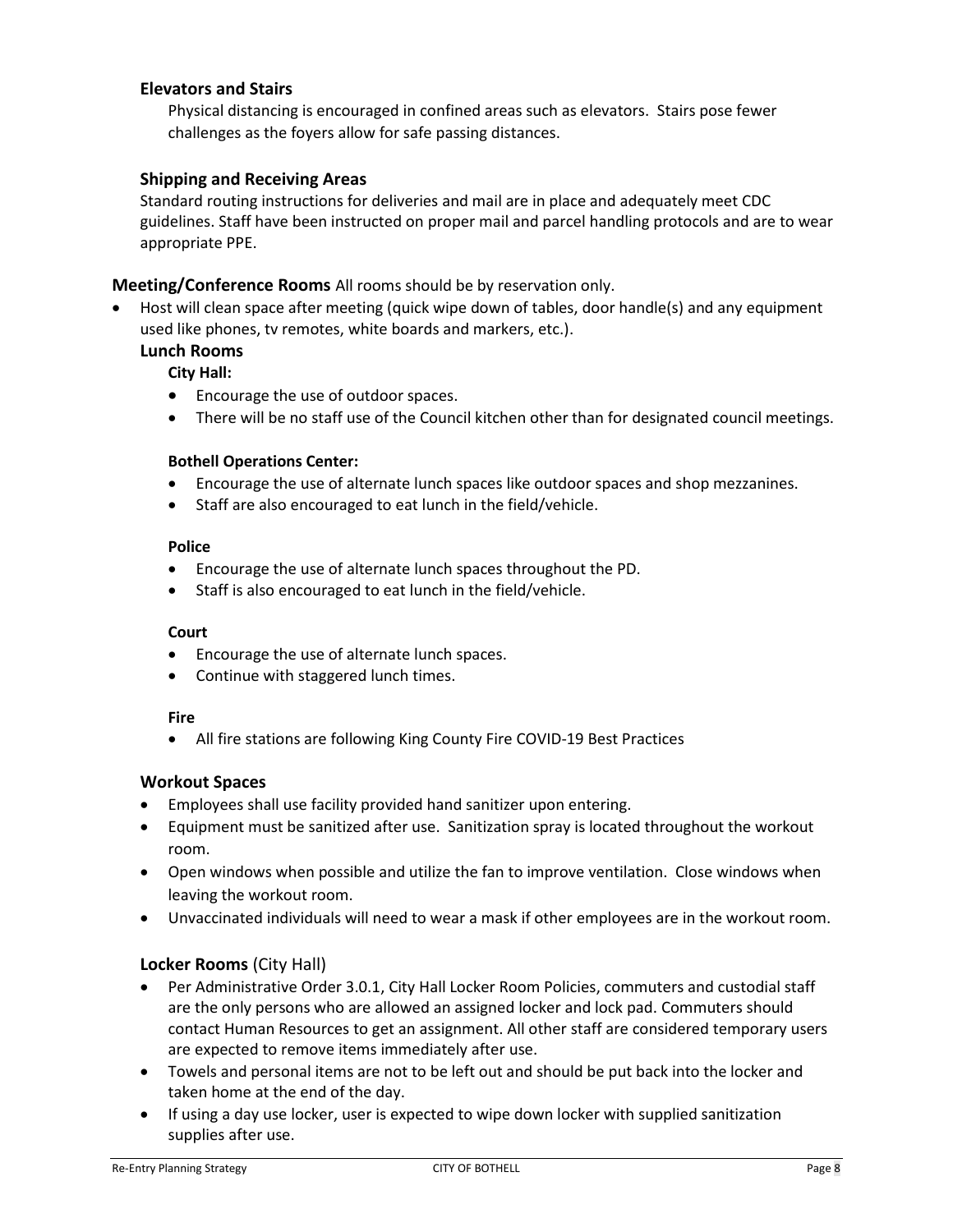## **Vehicles and Equipment**

- The solo use of city vehicles is encouraged, whenever possible.
- The user is responsible for cleaning shared vehicles at the end of their use. Sanitizer is located in these vehicles. Users should fill out a Facilities Request for replacement when needed.

## **Council Chambers**

All meetings that involve in-person, public attendance should be scheduled in Council Chambers, whenever possible.

• Should the room be booked for staff only host will clean space after meeting (quick wipe down of tables, door handle(s) and any equipment used like phones, tv remotes, white boards and markers, etc.).

### **INDIVIDUAL WORKSPACES**

- Staff are expected to follow Reduced Trash Pickup Protocols when it comes to trash and recycle in their cubicle space.
- Staff are expected to sanitize their own work stations with provided sanitizer.
- Encourage use of small conference rooms, when physical distancing is difficult and when appropriate (room must be reserved).
- Departments are encouraged to work with Facilities to allow for appropriate physical distancing, if needed, based on their respective departmental and staffing needs.

# **PREPARING THE WORKFORCE AND ORGANIZATION**

#### **Worker Safety**

When it comes to worker safety, the information herein is based on the Department of Labor and Industry rules for the State of Washington. The City has developed a number of policies, procedures and plans based off this guidance. Those policies and procedures can be found on the City's website under the Human Resources Department and are also attached in the appendix to this plan. Any exceptions to these policies, procedures and/or plans will also be included in the appendix to this plan.

The following is a brief summary of worker safety guidelines that should be followed:

#### Personal Requirements

- Fully vaccinated employees do not have to wear a mask or social distance at work, if employees have shown proof of vaccination.
- Unvaccinated employees are still required to wear face coverings indoors and when working outdoors when 6 feet physical distancing cannot be maintained.
- Frequent hand washing is highly encouraged and recommended.
- Physical distancing of 6' or more, when possible, shall be maintained by unvaccinated employees.
- Standing thermometers are available on all floors so that employees may conduct temperature checks upon entering the facility. Staff are encouraged to continue conducting their own personal health screening with temperature checks and the signs and symptoms checklist as indicated in Covid-19 Health Screening Temporary Policy and Procedure.
- Clean and disinfect shared equipment and workspaces to include printers, door handles, phones, kitchen faucets, etc.

#### **Training**

• City staff will receive training based on the most current L&I directives at the time.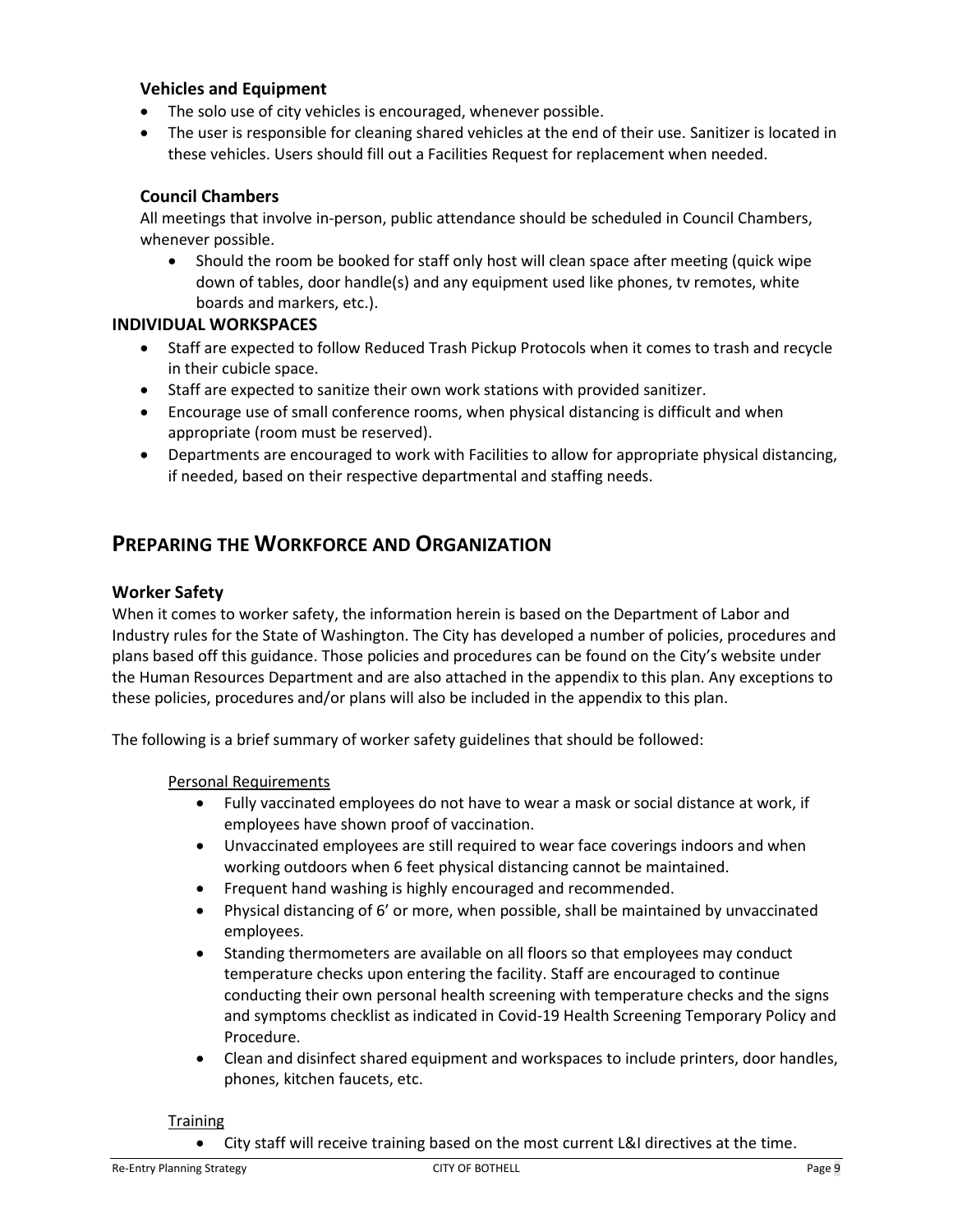• City staff will receive training on updated City policies involving Covid-19 response as needed.

## Visible Reminders

- Signage to include floor stickers, posters, stickers, etc.
- Physical barriers such as plexiglass where public interactions regularly occur.
- Hand sanitizing stations in high traffic areas.

## **Pandemic Resurgence Plan**

While the city has a Pandemic Plan (Pandemic Annex 2020), it should clearly be communicated to all staff on how an outbreak or resurgence of the virus will be handled. This information is outlined in the City's Covid-19 Exposure Control Plan and includes:

- Responsibilities of employees and supervisor when it comes to reporting a potential exposure.
- Responsibilities of employees and supervisor when it comes to personal responsibilities, hygiene, safety, etc.
- Information on training and health screening requirements.

Furthermore, departments should have up-to-date Continuity of Operations/Government (COOP/COG) plans to be referenced should city facilities need to be shut down for any reason.

### **Communications**

#### **All Staff Communications**

#### Covid-19 Snapshots

A Covid-19 Snapshot email will be sent to all staff when significant changes occur. This snapshot will include updates to any changes within the city, as well as provide an update on the status of the state. Weekly snapshots will be sent by the Emergency Preparedness Manager, or designee.

#### Policy, Procedure and Change Management Information

Any changes to policies, procedures and/or change management will be reviewed by the Implementation Team and Human Resources. The HR Director will be responsible for relaying information to the Executive Leadership Team (ELT) for final discussion and potential review. Upon ELT decision, Human Resources will be responsible for relaying any policy, procedure and/or change management information to all staff.

### Training Requirements and/or Updates

The Safety Manager will ensure that the City is following all pertinent L&I guidance regarding Covid-19. Any training requirements will be relayed to staff through the Safety Manager and/or Human Resources and any tracking requirements will also be managed by them.

#### **Public Communications**

The communications team will prepare timely and accurate key messaging, utilizing all channels and methods to notify the public about City Hall processes and continue to share State and County public health guidance and messaging.

### Facilities, Service Delivery Changes, and In-Person Engagement Messaging

Key messaging will include when and how facilities are re-opening to the public. Service delivery changes will be communicated, with a focus on exactly what to expect for any in-person appointments, meetings, events, or customer service interactions with regards to current health protocols, mask, and social distancing requirements.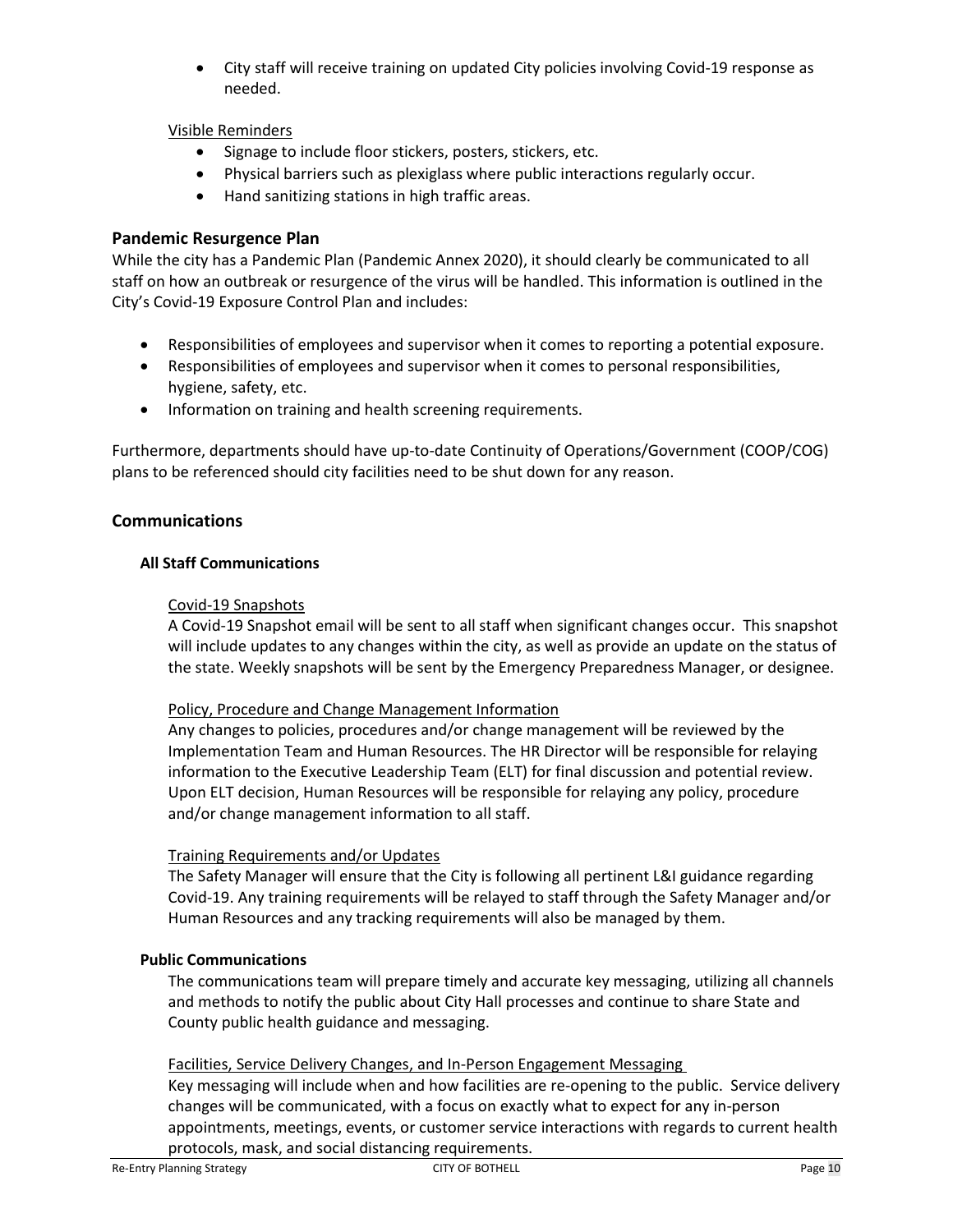## **Information Security and Technology**

An increasing number of cyber criminals are exploiting the COVID-19 pandemic for their own objectives. These criminals are targeting individuals and businesses through COVID-19- related messaging to deliver malware and ransomware, to steal user credentials, and to exploit remote access and conferencing systems. The City is and should continue to be particularly aware of the following risks:

#### **Security Risks**

#### **Social Engineering and Phishing Risks**

Cyber criminals are using COVID-19-themed email phishing, SMS messages, malicious web sites and applications that often masquerade as trusted parties and may compromise the city. To create the sense of trust, criminals may impersonate a sender's information in an email to make it appear to come from a trustworthy source. See Administrative Order 2.4.1 Information Security, section 5.3 Security Training and Awareness

#### **Working at Home Risks**

The shift to remote work has significantly increased the threat surface in many ways, increasing the potential risks to individuals and organizations. Exploitations in remote working solutions, virtual private networks solutions, and video conferencing solutions have yielded a significant increase in the targeting of these systems recently. See Telecommuting Policy.

#### **Mitigating On-Going Risks**

Information Services should continue to mitigate the following:

- Social Engineering & Phishing: Continue to educate and communicate to employees about these new risks. Make sure employees are aware of new scams and how to report issues they identify to IS.
- Working at Home Risks: Ensure that protection software is deployed to city devices, ensure devices are up-to-date and that any issues are reported to IS. Continue to be vigilant about good corporate hygiene by deploying patches and updating applications.
- Updating City Devices: PC's/tablet devices must come in for updating no less than once per month.

### **Technology**

### **Managing Technology in a Hybrid World**

Managing technology in a hybrid world is challenging. The following items are things that Information Services has done or is working on:

- Issue cameras, headsets and microphones for those working in shared areas.
- Allow for the reservation of small conference rooms for longer more involved meetings.
- Set up select conference rooms to be equipped for running hybrid/in person virtual meeting use.

### **Cost Tracking**

A variety of opportunities may be available to recoup lost revenue and spending due to COVID-19. Todate the known grant funded and/or government reimbursement programs include:

- FEMA Public Assistance
	- o FEMA Statement on 100% Cost Share (https://www.fema.gov/pressrelease/20210203/fema-statement-100-cost-share)
	- o Coronavirus (COVID-19) Pandemic: Safe Opening and Operation Work Eligible for Public Assistance
- CARES Act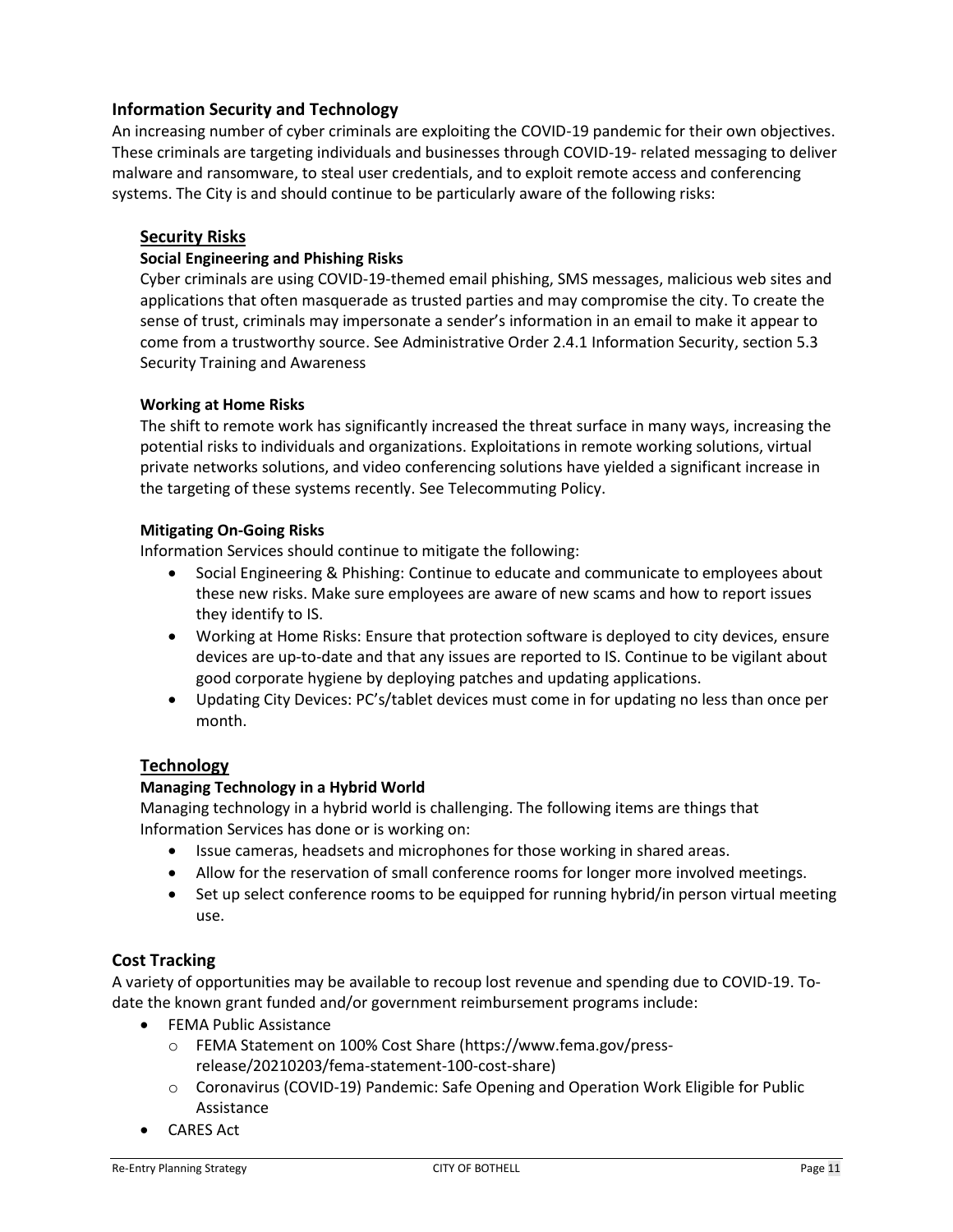• American Rescue Plan

Additionally, regardless of grant funding or reimbursement opportunities, cost tracking should be conducted in order to assess the full impact of COVID-19 on the City. This includes:

- Assessing the economic impact and funding needed to address revenue loss.
- Assessing supply needs and exploring options for purchasing additional supplies required for operations.
- Investigating all financial recovery assistance available through government programs.

## **Training Plan**

City staff will receive training based on the most recent WISHA requirements including but not limited to:

- Signs and Symptoms
- What to do if you become sick
- Masking and vaccinations
- Risk class and exposure potential
- Housekeeping and sanitation practices
- Health screening
- Updated City Policies regarding COVID-19

## **OPMA Guidelines**

The current Open Public Meetings Act (OPMA) [Proclamation](https://www.governor.wa.gov/sites/default/files/proclamations/proc_20-28.15.pdf) [20-28.15](https://www.governor.wa.gov/sites/default/files/proclamations/proc_20-28.15.pdf) (which extends the prohibitions and guidance in [Proclamation](https://www.governor.wa.gov/sites/default/files/proclamations/proc_20-28.14.pdf) [20-28.14\)](https://www.governor.wa.gov/sites/default/files/proclamations/proc_20-28.14.pdf) remain in effect until otherwise noted. This means all public meetings must continue to include a remote attendance option as well as follow the standards and restrictions set forth in [Proclamation](https://www.governor.wa.gov/sites/default/files/proclamations/proc_20-28.14.pdf) [20-28.14](https://www.governor.wa.gov/sites/default/files/proclamations/proc_20-28.14.pdf) and the Miscellaneous [Venues](https://www.governor.wa.gov/sites/default/files/COVID19%20Misc%20Venue%20Guidance.pdf) guidance for any in-person component.

Per OPMA guidance, the City is prepared to host virtual and in-person public meetings when directed. The following is a list of City boards, councils and commissions that fall under this guidance, along with the person responsible and their plan for meetings.

| <b>Type of Meeting</b> | Person          | <b>Typical Meeting</b>         | In-Person/Hybrid Meeting Plan                  |  |
|------------------------|-----------------|--------------------------------|------------------------------------------------|--|
|                        | Responsible     | Date(s), Time (s)              |                                                |  |
|                        |                 | and Location                   |                                                |  |
| <b>City Council</b>    | Laura Hathaway  | <b>Council Chambers</b>        | <b>Hybrid Meeting Options being</b><br>$\circ$ |  |
|                        |                 | $1^{st}$ , $2^{nd}$ , $3^{rd}$ | discussed. Morgan sound and Tim                |  |
|                        |                 | Tuesdays 6:00pm                | Smith discussing what equipment                |  |
|                        |                 |                                | will be needed and we will have to             |  |
|                        |                 |                                | run mock meetings to test.                     |  |
|                        |                 |                                | Councilmembers have said they<br>$\circ$       |  |
|                        |                 |                                | want to meet in Chambers.                      |  |
| Planning               | Mike Kattermann | <b>Council Chambers</b>        | Beneficial to allow for Hybrid meetings        |  |
| Commission             |                 | $1st$ & $3rd$ Wed.             | as public participation has increased in       |  |
|                        |                 | 6:00 <sub>pm</sub>             | the virtual format.                            |  |
| Parks and Rec          | Nik Stroup      | Rooms 107/108                  | Parks Board members have expressed             |  |
| Board                  |                 | 2 <sup>nd</sup> Thursday of    | interest in being allowed to attend            |  |
|                        |                 | every other                    | meetings virtually                             |  |
|                        |                 | month (Jan, Mar,               |                                                |  |
|                        |                 | May, Jul, Sept,                |                                                |  |
|                        |                 | Nov) at 6:00pm                 |                                                |  |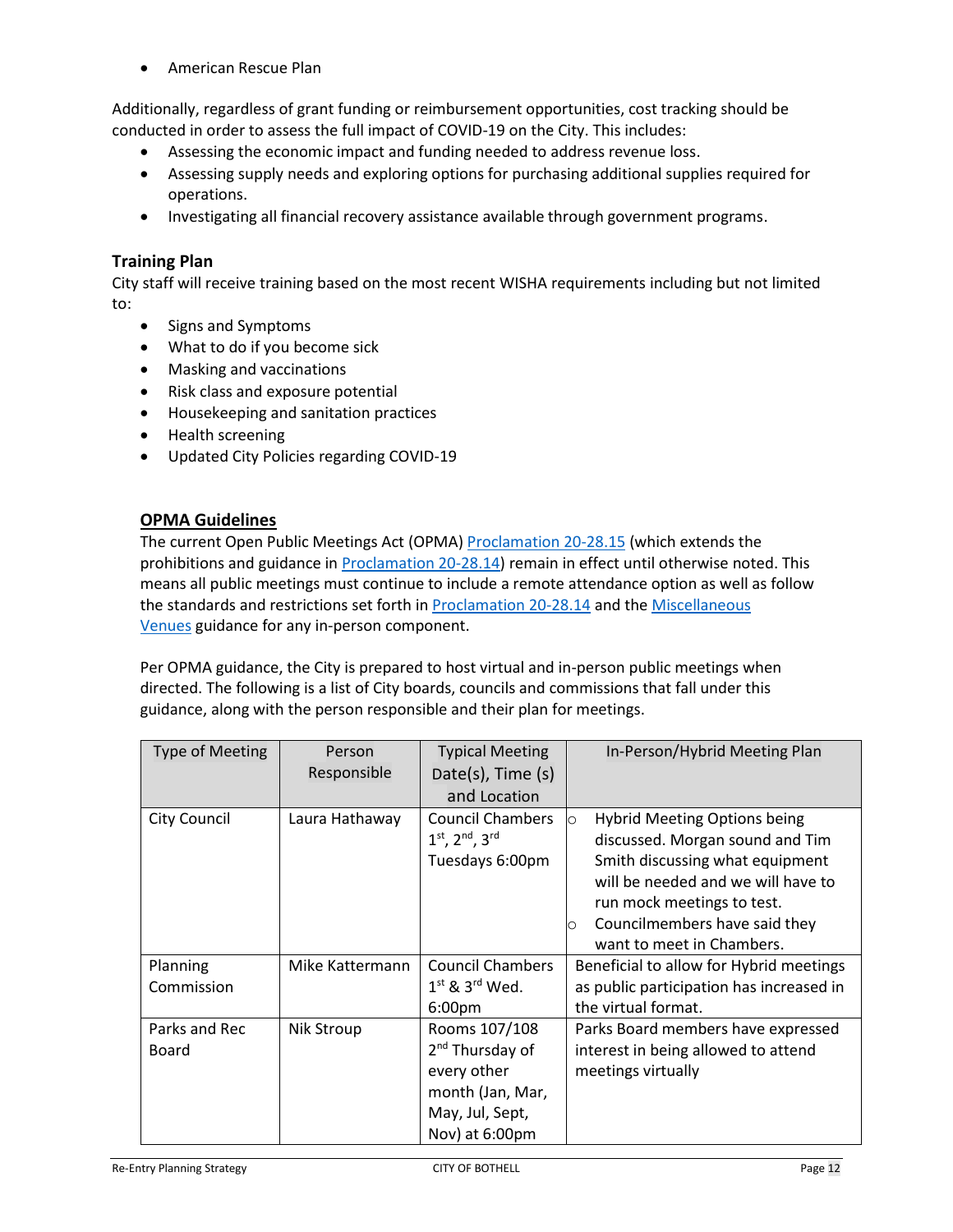| Civil Service           | Susan Wolf and     | Room 127                       | In person                                |
|-------------------------|--------------------|--------------------------------|------------------------------------------|
| Commission              | Ann Bouzigard      |                                |                                          |
| Landmarks               | Sarah Desimone     | <b>Council Chambers</b>        | No Hybrid plans - meetings often         |
| Preservation            |                    | 4 <sup>th</sup> Tuesday        | cancelled for lack of items              |
| <b>Board</b>            |                    | 6:00pm                         |                                          |
| <b>Shorelines Board</b> | Dave Boyd          | <b>Council Chambers</b>        | Board is currently not active            |
|                         |                    | As needed                      |                                          |
| Library Board           | Laura Hathaway     | Library - off site             | In person                                |
|                         |                    | 2 <sup>nd</sup> Wed 6:00 PM    |                                          |
| LEOFF 1 Board           | <b>Holly Simon</b> | Room 127                       | In person                                |
|                         |                    | $2nd$ Wed. 5PM                 |                                          |
| Salary                  | Mat Pruitt         | <b>Council Chambers</b>        | In person                                |
| Commission              |                    | every 2 years                  |                                          |
| <b>LTAC</b>             | DeNae McGee        | Rooms 107/108                  | In person or hybrid technically possible |
|                         |                    | 3 <sup>rd</sup> Tuesday        |                                          |
|                         |                    | 10:00am                        |                                          |
| <b>Arts Commission</b>  | DeNae McGee        | <b>Council Chambers</b>        | In person or hybrid technically possible |
|                         |                    | 2 <sup>nd</sup> Tuesday of the |                                          |
|                         |                    | month at 6:00pm                |                                          |

## **Public Events**

The Police Department will likely be hosting a Community Academy and will provide more information as they plan it. It is anticipated that the Academy will take place late in the third quarter or early fourth quarter in 2021 and will run for approximately 12 weeks.

## **Return to On-Site, In-Person Work**

Department directors should address who returns to in-person work based on the public facing phase that we are in which could be separated into: Public Meetings, Customer Service by Appointment Only, and Re-Imagined Full Service.

### **Municipal Court**

The Washington State Supreme Court Orders 27500-B-602 through B-646 (and any superseding or modified orders) grant emergency, local authority to the Presiding Judge to adopt, modify and suspend court rules and order and to take further actions regarding court operation as warranted to address the current state of emergency.

Per Bothell Municipal Court [Emergency Order 20-06,](http://bothellwa.gov/DocumentCenter/View/12347) all criminal jury trials will be continued until the next available jury term after January 15, 2021 and all criminal, civil, and infraction hearings will be conducted via virtual platform. Individuals unable to accommodate an appearance via Zoom video or dial-in should contact the court clerk to continue their hearing to the next available inperson date after January 15, 2021.

Probation appointments and classes shall continue to be conducted via virtual platform unless otherwise directed.

The Bothell Municipal Courthouse will be open to the public between the hours of 8:00AM and 12:30PM. The Court Clerk and Probation Officers are reachable by email or phone between the hours of 8:00AM and 4:30PM.

Per the above orders, staff connected with the essential functions listed above shall perform both in-person and remote work from June 15, 2020 until further notice.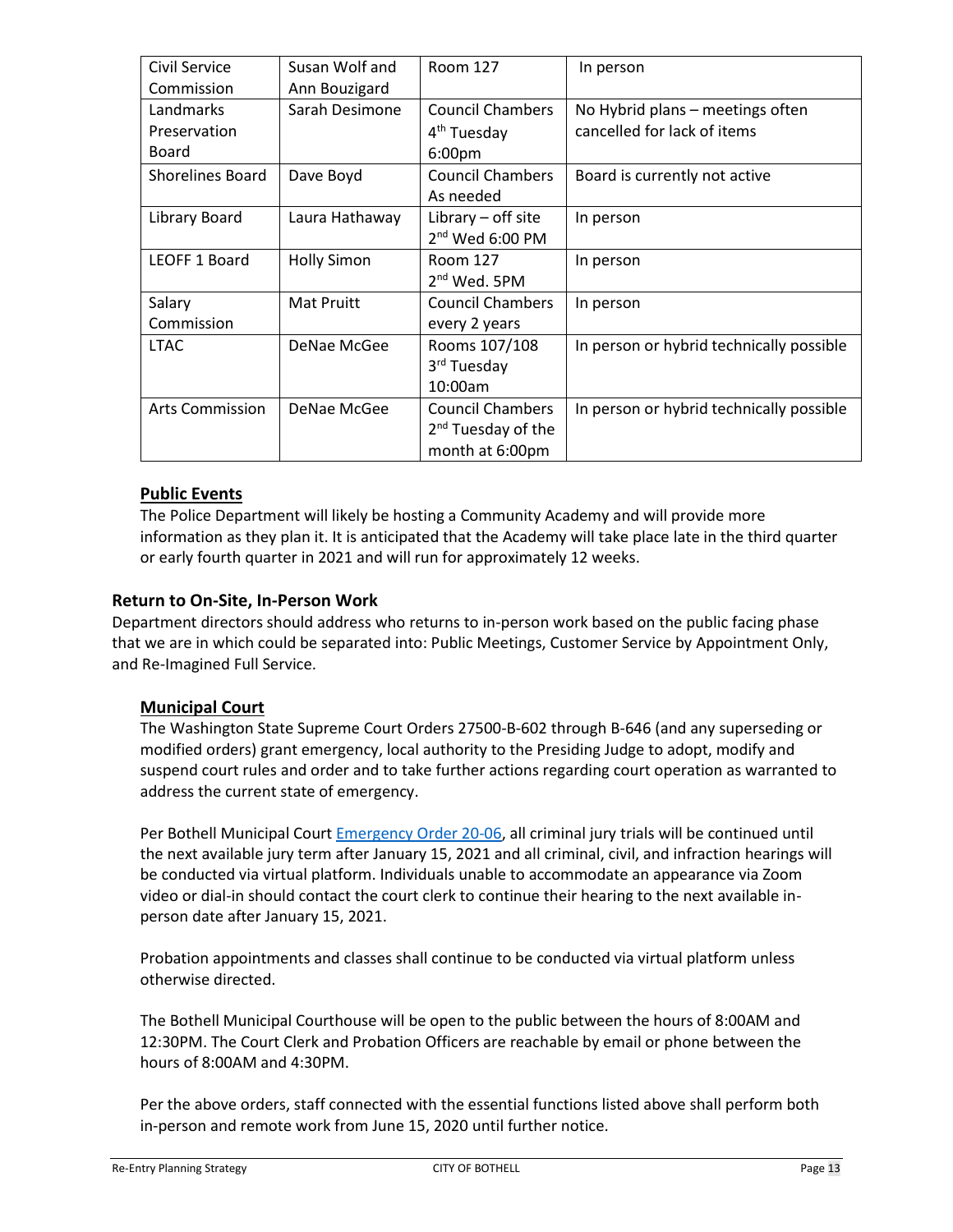## **By Appointment Only/Limited Entry**

The City is continuing to follow the Roadmap to Recovery when it comes to the safe reopening of government facilities to the public. In order to keep our staff and the public safe and in order to allow for appropriate social distancing, the following services will be offered on an appointment only basis:

| <b>Service</b>          | <b>Department Affected</b> | <b>Positions Affected</b> | <b>General Dates/Times</b><br>of Availability |
|-------------------------|----------------------------|---------------------------|-----------------------------------------------|
| Fingerprinting for      | Police                     | Records                   | Tuesdays from                                 |
| <b>Concealed Weapon</b> |                            |                           | 11:00am-3:00pm,                               |
| Licenses (Bothell       |                            |                           | starting on June 1,                           |
| residents only)         |                            |                           | 2021                                          |

Any departmental specific policies, procedures and/or plans will be included in the Appendix to this Plan.

## **Reimagined City Services**

The City has continued to provide services throughout the pandemic. Executive Leadership has also recognized the need to change policies in order to provide services while continuing to balance employee needs. With this in mind, we offer the following "Reimagined" City Services.

**Human Resources** began a phased in return effective Tuesday, July 7. Department staff will be working in the office two days per week and the Human Resourced Director will be working three days per week in the office with the goal of having at least one person in the office each day, Monday to Friday, during normal business hours.

**Finance** will be working a hybrid schedule, while allowing for internal services counter coverage on a daily basis.

**Legal** staff are working from the office, as needed. When video conferencing/court is available, staff will continue to work from home.

**Information Services** currently has up to two staff members in the office daily. Additional staff members will be brought in based on the operational needs of the department and the impact from bringing back staff from other departments. Note: currently the IS department is running by appointment only and does not accept walk-ins.

**Parks** operations staff have been working on-site throughout the pandemic. This includes two Operations Leads, four Senior Maintenance Workers, four Maintenance Workers and three Seasonal Parks Maintenance Workers positions on a rotating seven-days-a-week schedule.

- The **Parks Director** returned in-person on site work (BOC office) starting July 1.
- The **Operations Manager** returned in-person on site work (BOC office) starting July 1.
- The **Administrative Coordinator** will switch to one week at home, one week at BOC beginning in July. In August, they will switch to half week at work and half week at home.
- The **Special Events and Volunteer Coordinator** will continue to work from home in July then switch to a hybrid (Mon-Thurs-Fri at home, Tues-Wed at BOC) schedule in August.
- The **Arts and Tourism Manager** will continue to work from home through September 7. They will make themselves available to come into the office after June 30, if necessary, to perform duties of the position.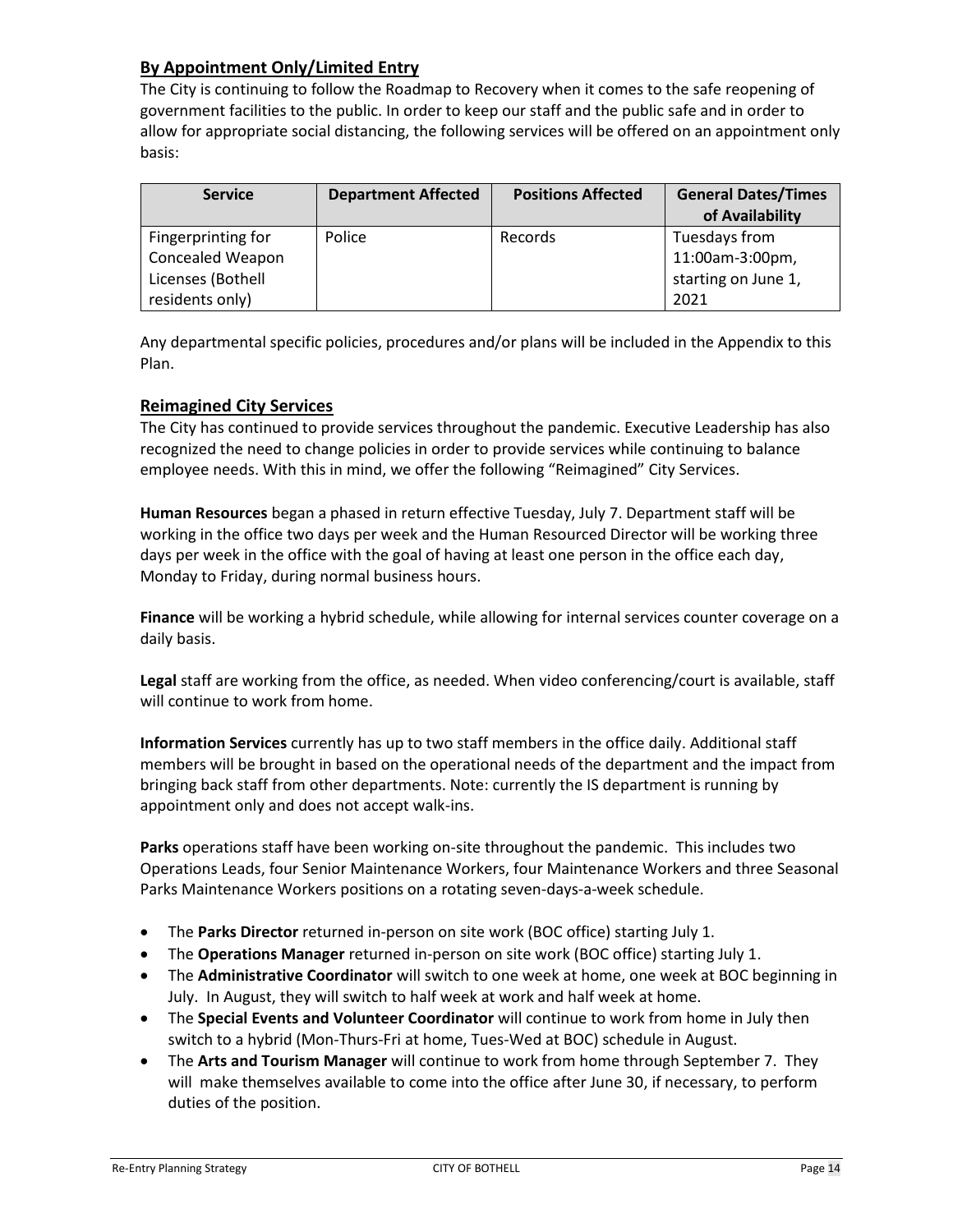**Public Works** has developed Re-entry Plans for City Hall and BOC that includes Administration, Capital, Utilities & Development Review, Operations, Facilities, Fleet, Utility Billing.

Operations field, Fleet, Facilities and City Hall engineering field staff have already largely gone through the re-entry process and had been working in the field and office in the City since last year. For the rest of the department, the re-entry plans outline a transition timeline from July 12, 2021 to September 7, 2021 to provide sufficient time for those who need to work out childcare, telecommuting requests and others as needed. The plans also detail guidelines and steps to be taken. In addition to the transition time lines for staff to re-enter to office work environment, all telecommuting requests shall be approved by respective division managers and department on a case by case basis, consistent with City's adopted telecommuting policy. All telecommuting requests will consider work quantity, quality and customer service (external and internal) to ensure it is maintained at a satisfactory level and be subjected to manager and department director approval. Detailed City Hall and BOC re-entry plans for Public Works are provided separately. Please refer to the re-entry plans for additional detailed information for City Hall and BOC of Public Works Department.

Please note that Public Bid Openings will continue to be held over Zoom until otherwise noted.

**Community Development** will continue to provide all services at city hall during regular, limited hours (e.g. Tu – Th, 8 AM – 5 PM with by-appointment available M – F) with at least one staff on-site for each of the following beginning 9/7/21:

- o Customer service & permit counters
- o Permit coordination
- o Plan review
- o Engineering review (coordinate with PW)
- o Land use review
- o At least one member of the CD Management team will be on-site whenever CD staff is scheduled to be in city hall.

**Executive** staff are welcome to start returning to on-site work as they are comfortable. Staff may continue to work a hybrid model under the new Telework Policy.

**Fire** uniformed staff have been on-site for the duration of the event. Administrative staff are welcome to start returning to on-site work as they are comfortable. Staff may continue to work a hybrid model under the new Telework Policy.

### **Workforce Anxiety**

As the city plans for the best way to bring large numbers of employees back to the workplace, everyone is looking for answers to make the transition as smooth and successful as possible. While workplace design, policies and safety protocols are critical pieces of the puzzle, they do not touch on perhaps the most important aspect of return to work - the readiness of the workforce physically, emotionally and psychologically.

The City has access to two Employee Assistance Plans that are focused on dealing with issues related to COVID-19 and returning to work:

#### **Wellspring**

1.800.553.7798 206.654.4144 TTY: 1.855.684.5661 [https://www.wellspringeap.org](https://www.wellspringeap.org/) **ComPsych** 1.800.570.9315 [https://www.gudianceresources.com](https://www.gudianceresources.com/)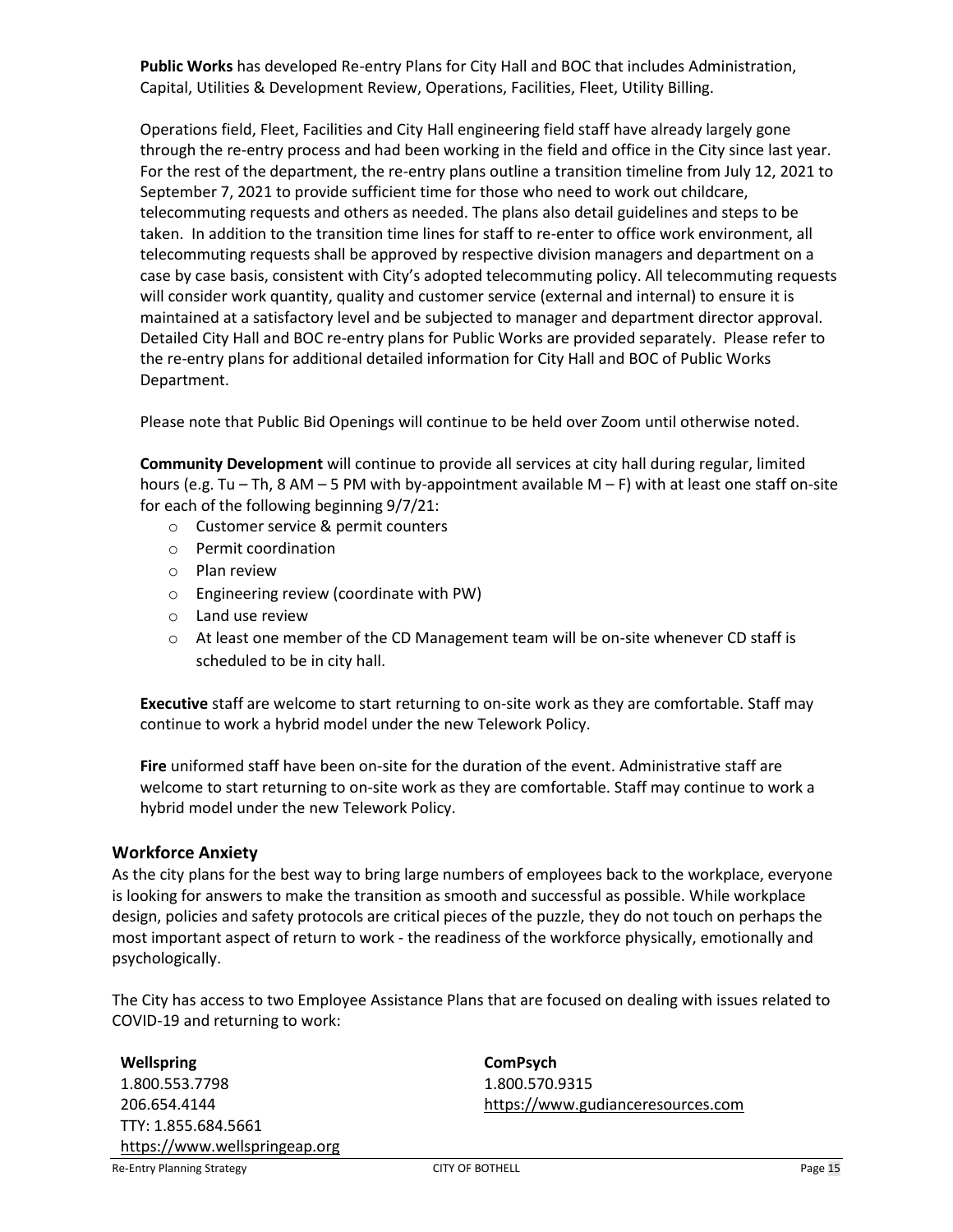The City is committed through the Human Resources Department to providing information and training regarding COVID-19 and re-entering the work force. Employees struggling with these issues should contact their supervisor or Human Resources. The Wellness Committee will work to create programs and provide information focused on the complete well-being of our employees.

## **Arrival Experience**

Utilize the workplace arrival area to reinforce messages, new policies and protocols, which may include:

- Digital signage or posters
- Remind staff how to stay safe and keep others safe in the workplace by maintaining social distancing, following new meeting guidelines, hand washing reminders, the use of virtual collaboration tools rather than meeting rooms and so forth
- Reiterate shared responsibility for the health of all employees

Consider communications focused on:

- Overview of what to expect when returning employees arrive
- Instructions on bringing equipment (laptops, chairs, etc.) back into the workplace or procedures on how to get those items repaired
- Sanitization requirements
- Changes to the work environment including room availability, relocation of desks, etc.
- Modifications to internal and external meeting protocols, hosting of events, and visitor access
- Changes to policies, procedures and practices